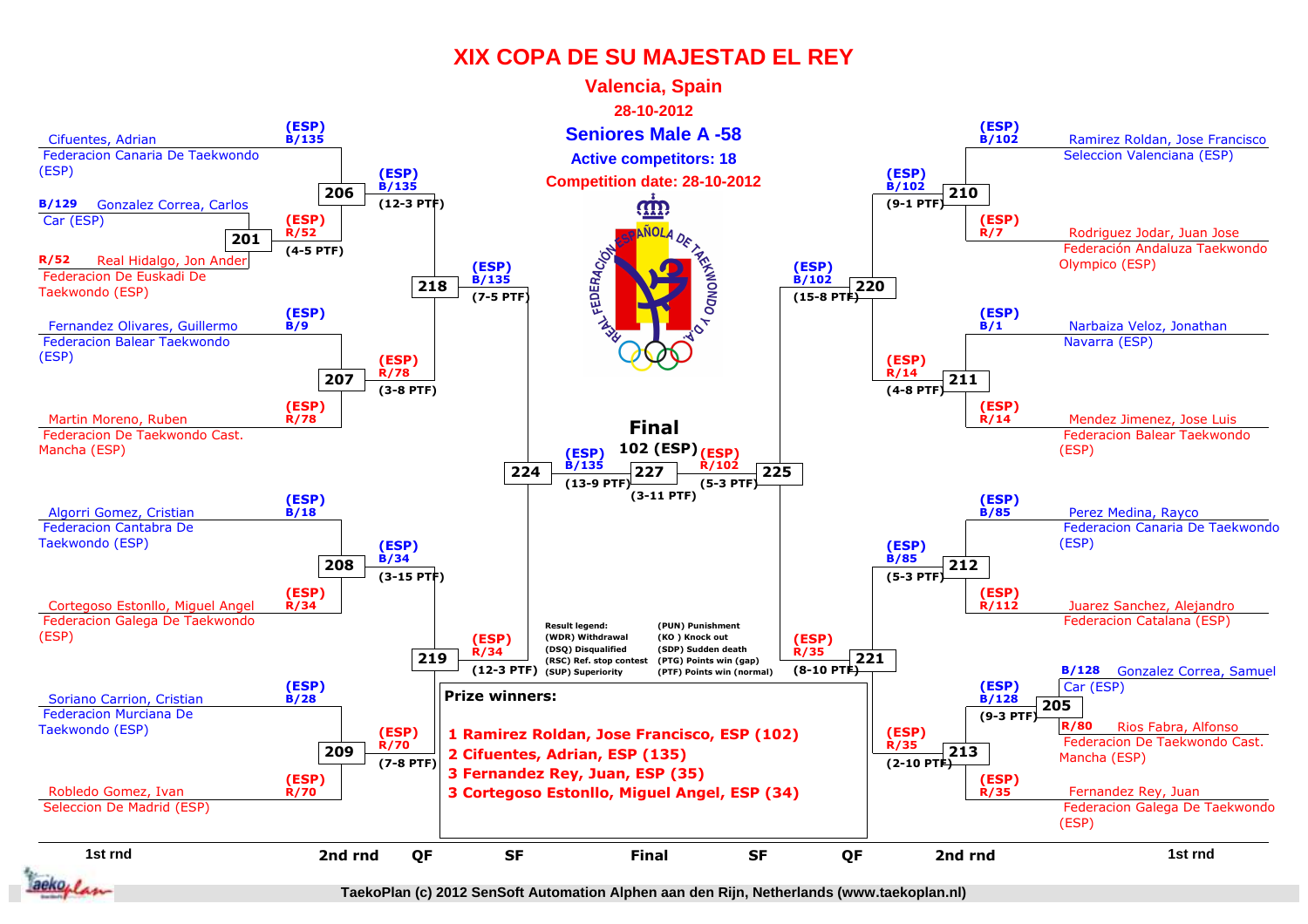

**TaekoPlan (c) 2012 SenSoft Automation Alphen aan den Rijn, Netherlands (www.taekoplan.nl)**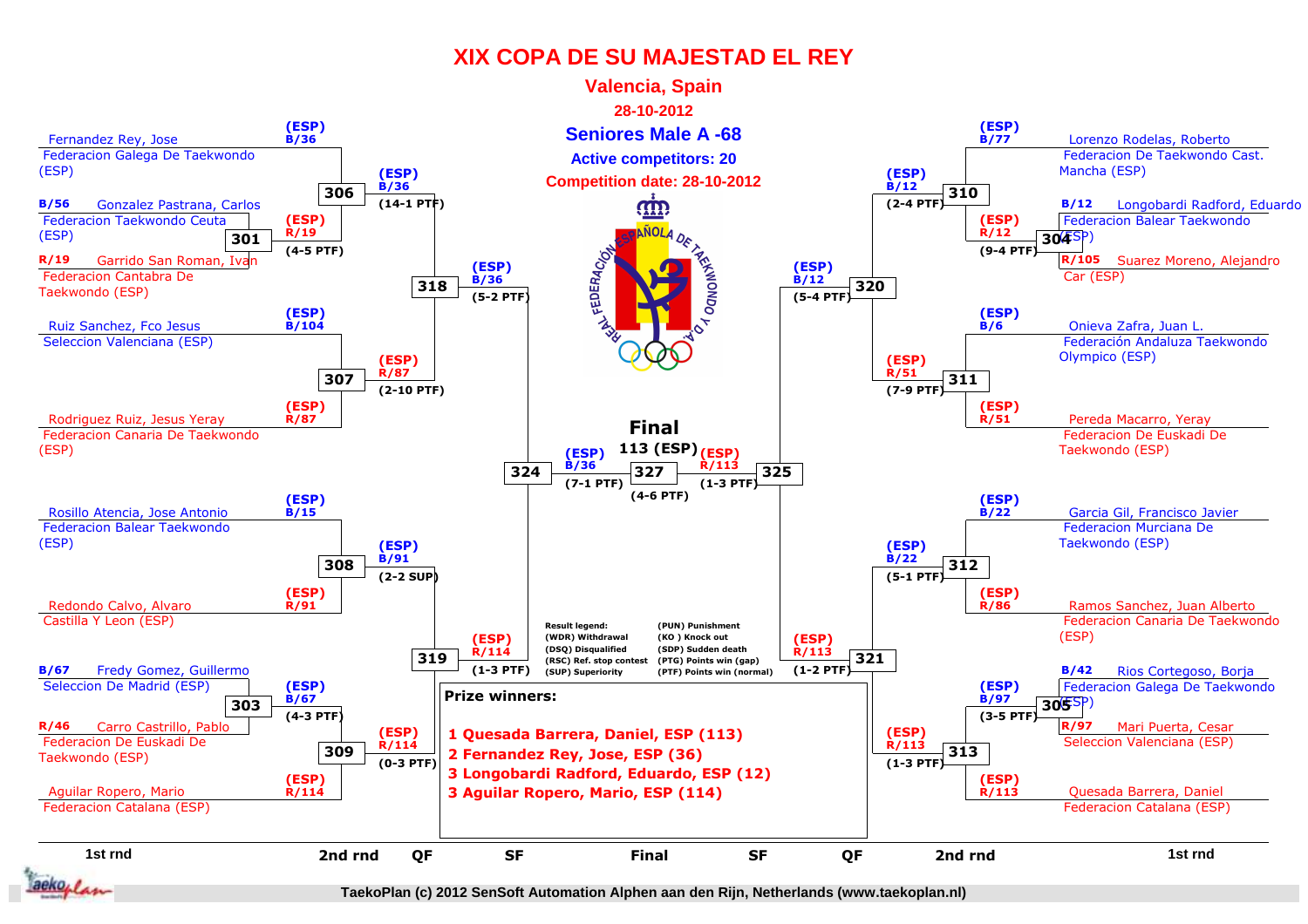

**TaekoPlan (c) 2012 SenSoft Automation Alphen aan den Rijn, Netherlands (www.taekoplan.nl)**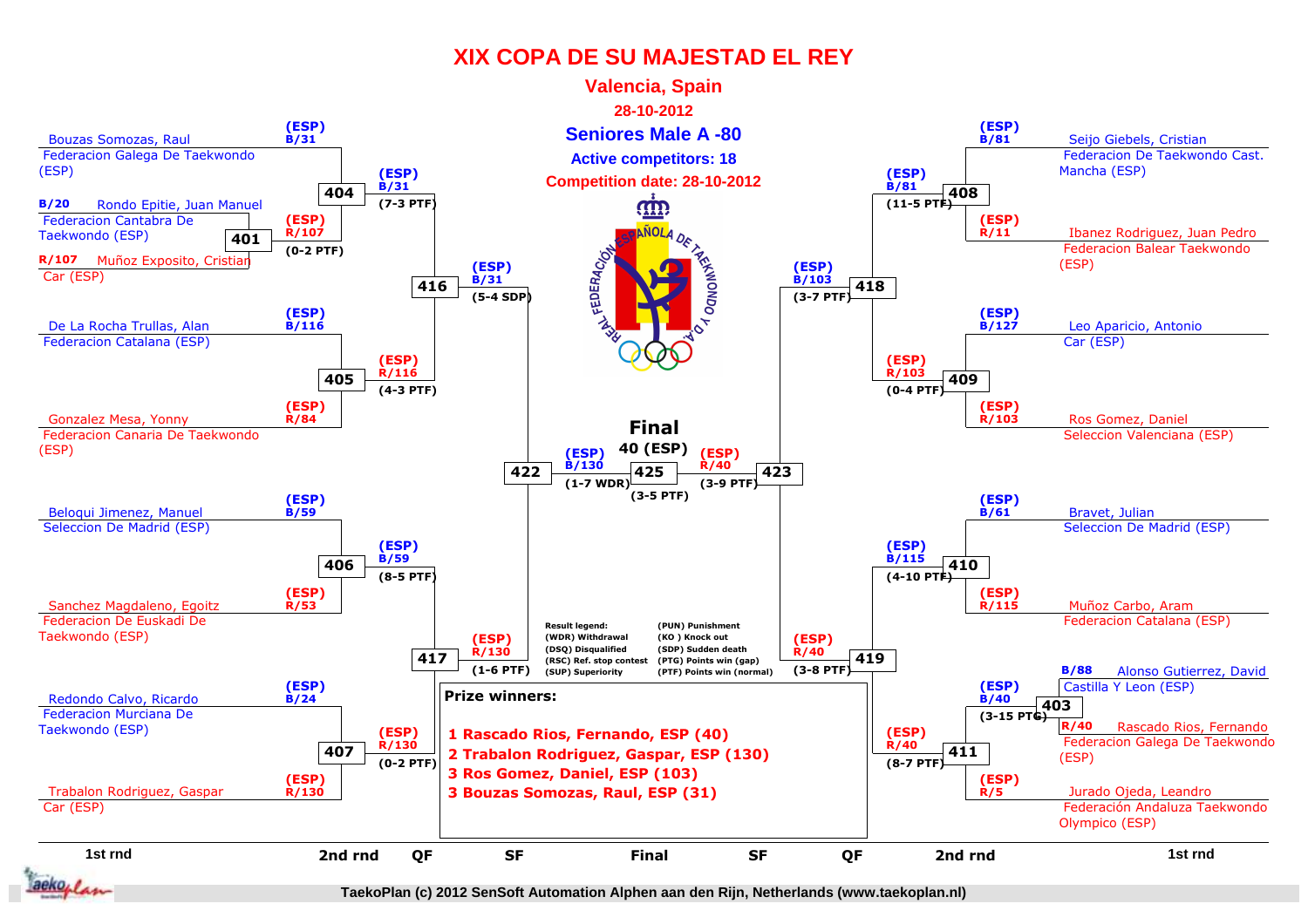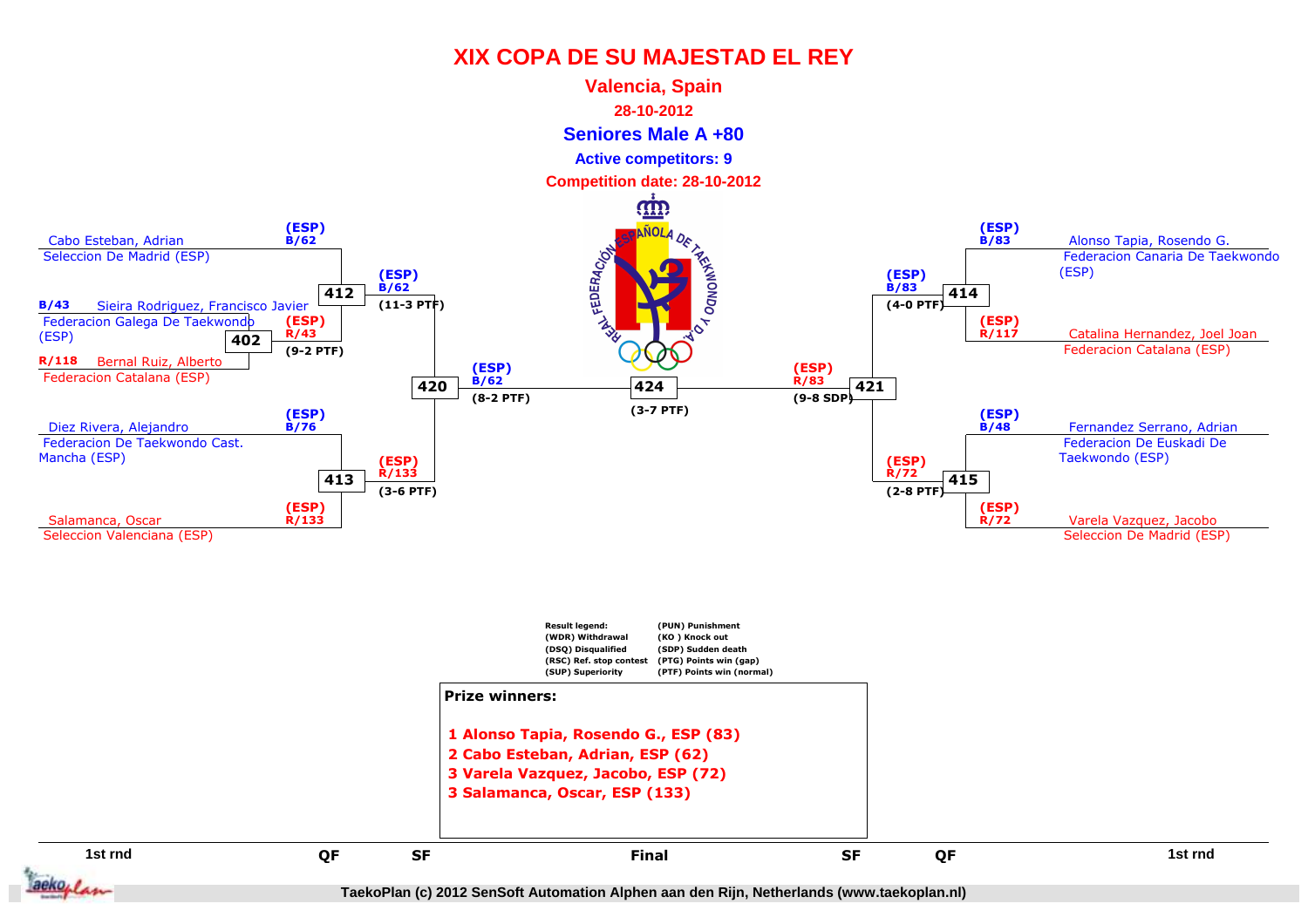

**TaekoPlan (c) 2012 SenSoft Automation Alphen aan den Rijn, Netherlands (www.taekoplan.nl)**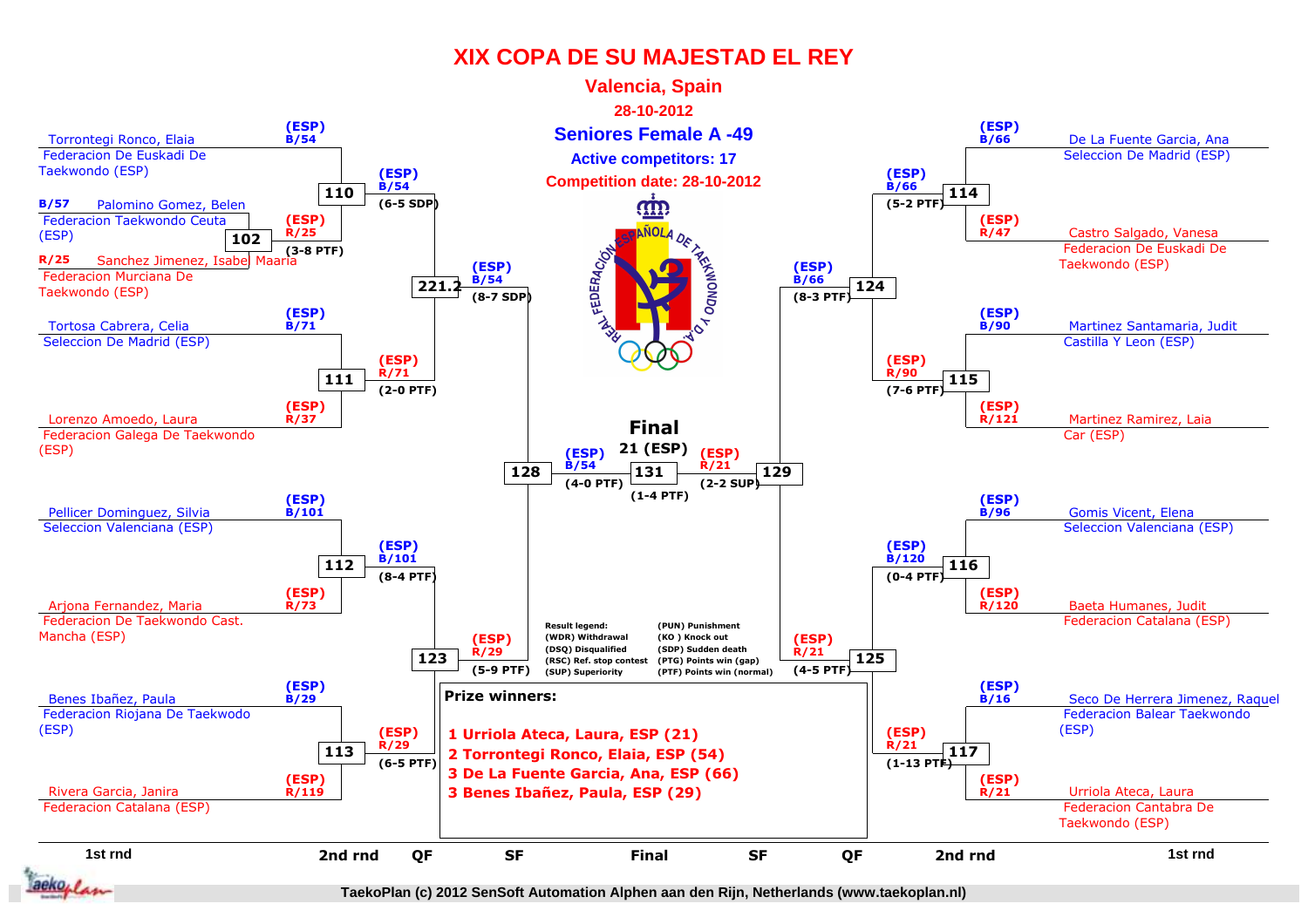

**TaekoPlan (c) 2012 SenSoft Automation Alphen aan den Rijn, Netherlands (www.taekoplan.nl)**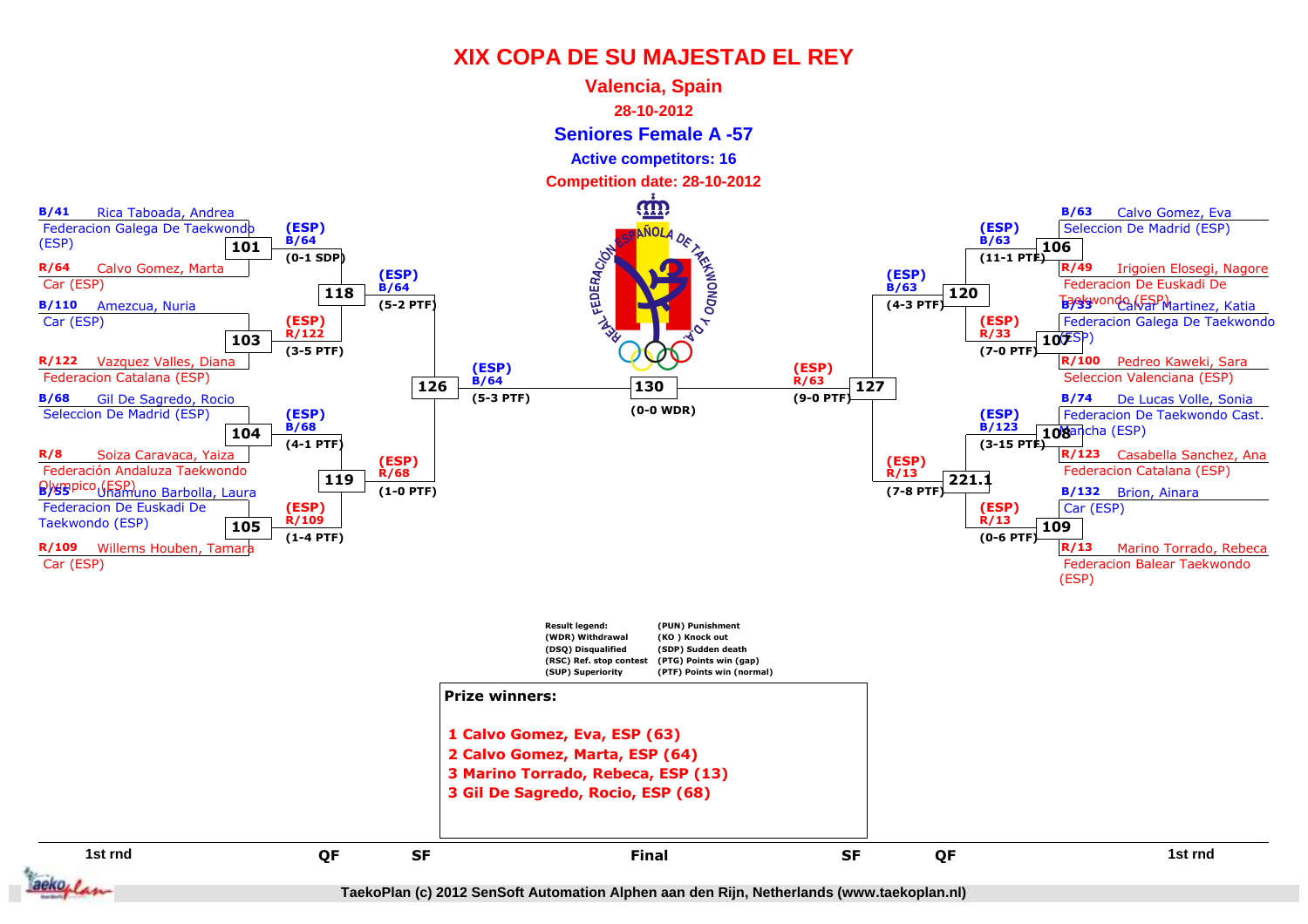